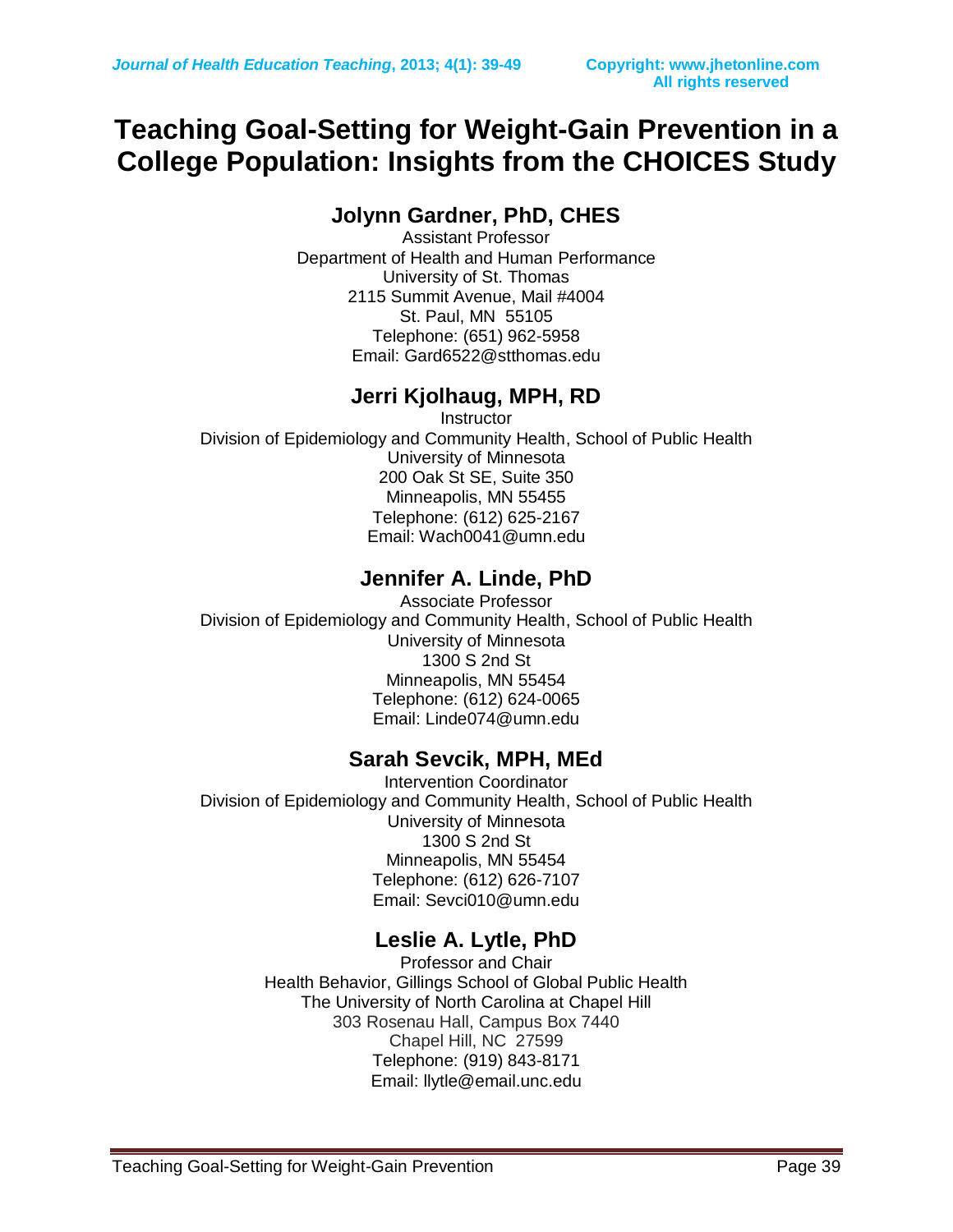## **All rights reserved**

#### **ABSTRACT**

*Purpose: This article describes the effectiveness of goal setting instruction in the CHOICES (Choosing Healthy Options in College Environments and Settings) study, an intervention evaluating the effectiveness of weight gain prevention strategies for 2-year college students. Methods: Four hundred and forty-one participants from three community colleges were recruited. Participants randomized into the intervention (n=224) enrolled in a course that taught strategies to help maintain or achieve a healthy weight. Participants were instructed in SMART (Specific, Measurable, Attainable, Realistic, Time-based) and behavioral goal-setting practices. Throughout the course, participants set goals related to improving their sleep, stress-management, exercise, and nutrition." Results: Intervention participants set four hundred eighteen goals. Each goal was carefully evaluated. The efforts to teach behavioral goal-setting strategies were largely successful; however efforts to convey the intricacies of SMART goal-setting were not as successful. Conclusions: Implications for effective teaching of skills in setting SMART behavioral goals were realized in this study. The insights gained from the goal-setting activities of this study could be used to guide educators who utilize goals to achieve health behavior change. Recommendations: Based on the results of this study, it is recommended that very clear and directed instruction be provided in addition to multiple opportunities for goal-setting practice. Implications for future interventions involving education about goal-setting activities are discussed.*

#### **INTRODUCTION**

 Obesity is a significant national health concern. More than two-thirds of adults and onethird of youth are overweight or obese (Flegal, Carroll, Kit & Ogden, 2012; Ogden, Carroll, Kit & Flegal, 2012). Among the subset of young adults in the United States, National Health and Nutrition Examination Survey (NHANES) data indicate that 67.1% of 20-39 year old men and 55.8% of 20-39 year old women were overweight or obese in 2010-2011 (Flegal et al., 2012; Ogden et al., 2012). Furthermore, a recent study by Robinson and colleagues found that cohorts born in the 1980s had increased propensity to obesity versus those born in the late 1960's (Robinson, Keyes, Utz, Martin, & Yang, 2012). Thus, evidence suggests that young adulthood can be a time of significant weight gain.

 Young adulthood is a time of transition. Many people begin college during these years and experience major life changes as well as profound differences in daily life. They move from dependence to independence, from a structured existence to greater autonomy (Smith & Renk, 2007). For many college students these transitions and changes may have significant influences on health behaviors, thus influencing their propensity to gain weight.

 While research on the rates of obesity among college students is rather sparse, several studies have investigated this phenomenon. Notably, in a 2007 study of Minnesota college

students, Nelson and colleagues found that 35.2% were overweight or obese (Nelson, Gortmaker, Subramanian, Cheung, & Weschler, 2007). Another study indicated that 2-year college students, when compared to 4-year students, were twice as likely to be obese (Laska, Pasch, Lust, Story, & Ehlinger, 2011).

 Many factors contribute to weight gain during college, but a review of the literature indicates that changes in physical activity, dietary patterns, stress, and sleep habits may explain much of this trend. In regards to physical activity, the National Longitudinal Study of Adolescent Health (Gordon-Larsen, Adair, Nelson, & Popkin, 2004) indicated that approximately 35% of adolescents participated in five or more sessions of vigorous activity per week. However, after transition to young adulthood, only 4.4% of these same individuals exercised that often. Similarly, a study by Driskell, Kim and Goebel (2005) indicated that only 50% of all college students met American College of Sports Medicine guidelines for physical activity (being active for 20-30 minutes most days of the week). Other studies have noted this reduction in physical activity among college students as well (Nelson, Gortmaker, Subramanian, Cheung, & Weschler, 2007). This decline in physical activity from adolescence to young adulthood likely contributes to weight gain in the college population.

 Dietary patterns of college students are also a concern. Data from the American College Health Association National College Health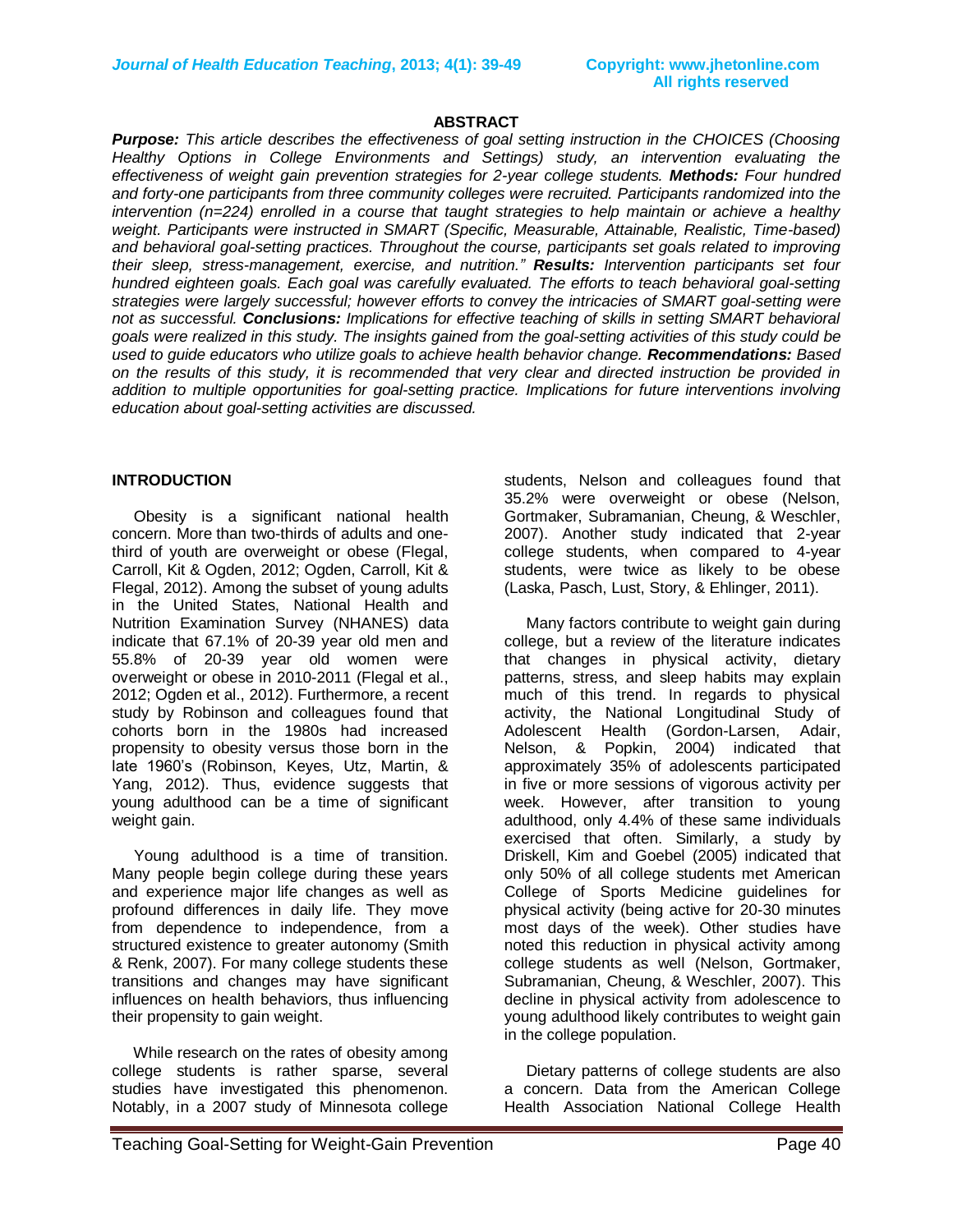Assessment II indicate that only 5.6% of college students consume five or more servings of fruits and vegetables per day (2013). Other studies comparing college students' dietary habits to national guidelines have found that college students' diets have very low rates of adherence to the national guidelines (Nelson, Story, Larson, Neumark-Sztainer, & Lytle, 2008). In fact, young adults exhibit some of the poorest dietary habits of all age groups (Pelletier and Laska, 2013).

 Increased perceptions of stress are also common for college students (Hunt & Eisenberg, 2010; Eisenberg, Golberstein, & Hunt, 2009; Smith & Renk, 2007). This stress is due to a variety of factors, ranging from significant life transitions to concerns about academics, time management, relationships, and other daily hassles (VonAh, Ebert, Ngamvitroj, Park, & Kang, 2004; Hunt & Eisenberg, 2010; Eisenberg, Golberstein, & Hunt, 2009; Smith & Renk, 2007). Perceptions and experiences of stress can lead to depression (Hunt & Eisenberg, 2010; Eisenberg, et al., 2009), declines in mental health, overeating, and, ultimately, obesity (Greeno & Wing, 1994; Dallman, et al., 2003; Stunkard & Allison, 2003).

 Sleep has been shown to also influence a person's risk of weight gain and obesity. Several studies have demonstrated that a reduction in sleep correlates with an increased risk for obesity (Lumeng, Somashekar, Appugliese, Kaciroti, Corwyn, & Bradley, 2007; Gangwisch, Malaspina, Boden-Albala, & Heymsfield, 2005; Hasler, et al., 2004). Additionally, lack of sleep is an often-reported phenomenon among college students (Pilcher, Ginter, & Sadowsky, 1997; Eliasson, Lettieri, & Eliasson, 2010). Thus, it appears that lack of sleep may be another important factor contributing to weight gain experienced by many college students.

 There is very little research on interventions to prevent weight gain in college-age students. However, results from recent studies indicate that interventions involving educational or behavioral approaches show the most promise in preventing weight gain in college students (Stice, Orjada, & Tristan, 2006; Hivert, Langlois, Berard, Cuerrier, & Carpentier, 2007; Gow, Trace, & Mazzeo, 2010). Other studies of adult populations have demonstrated that some of the most effective nutrition interventions are theorydriven and behaviorally-focused (Shilts, Horowitz, & Townsend, 2004).

 Goal setting is an important strategy in many behavior change theories and it has been demonstrated to be an effective component of behavior change interventions, including weightgain prevention approaches (Werch et al., 2007; Shilts, et al., 2004). Several recent studies have suggested that successful weight gain prevention interventions instill skills in goal setting, planning, and self-monitoring (Strong, Parks, Anderson, Winett, & Davy, 2008; Donaldson & Normand, 2009; Werch et al., 2007). In a review of the literature on goal setting as a strategy for dietary and physical activity behavior change, Shilts, Horowitz, and Townsend found that those studies that fully supported goal setting were more likely to produce positive results (2004) than studies which merely introduced goal-setting. These same authors concluded that full support for goal setting involves education about setting effective goals, contracting, identifying barriers, and self-monitoring. Effective goals are characterized as being challenging yet attainable, clear, feasible, and timely (Shilts et al., 2004). This characterization correlates with findings from Olson and Paul, in which higher quality goals (defined as appropriate and realistic by the investigators) were associated with significantly reduced odds of excessive weight gain during pregnancy when compared to lower quality goals (2012). In a review of the literature on self-monitoring in weight loss, Burke, Wang, and Sevick found that selfmonitoring and support from significant others also translated to achievement of goals (2011).

#### **PURPOSE**

Several studies have highlighted the importance of goal setting in weight loss interventions. However, few have explored the effectiveness of detailed goal-setting instruction in helping participants operationalize their goals. Furthermore, investigations of the effectiveness of these activities with two-year college students are rare. The purpose of this study is to describe the effectiveness of goal setting instruction seen in the CHOICES (Choosing Healthy Options in College Environments and Settings) study, an intervention trial with the goal of evaluating the effectiveness of weight gain prevention strategies in 2-year college students (CHOICES, 2012). Specifically, this article reports on: 1) the quality of goals set by students, as indicated by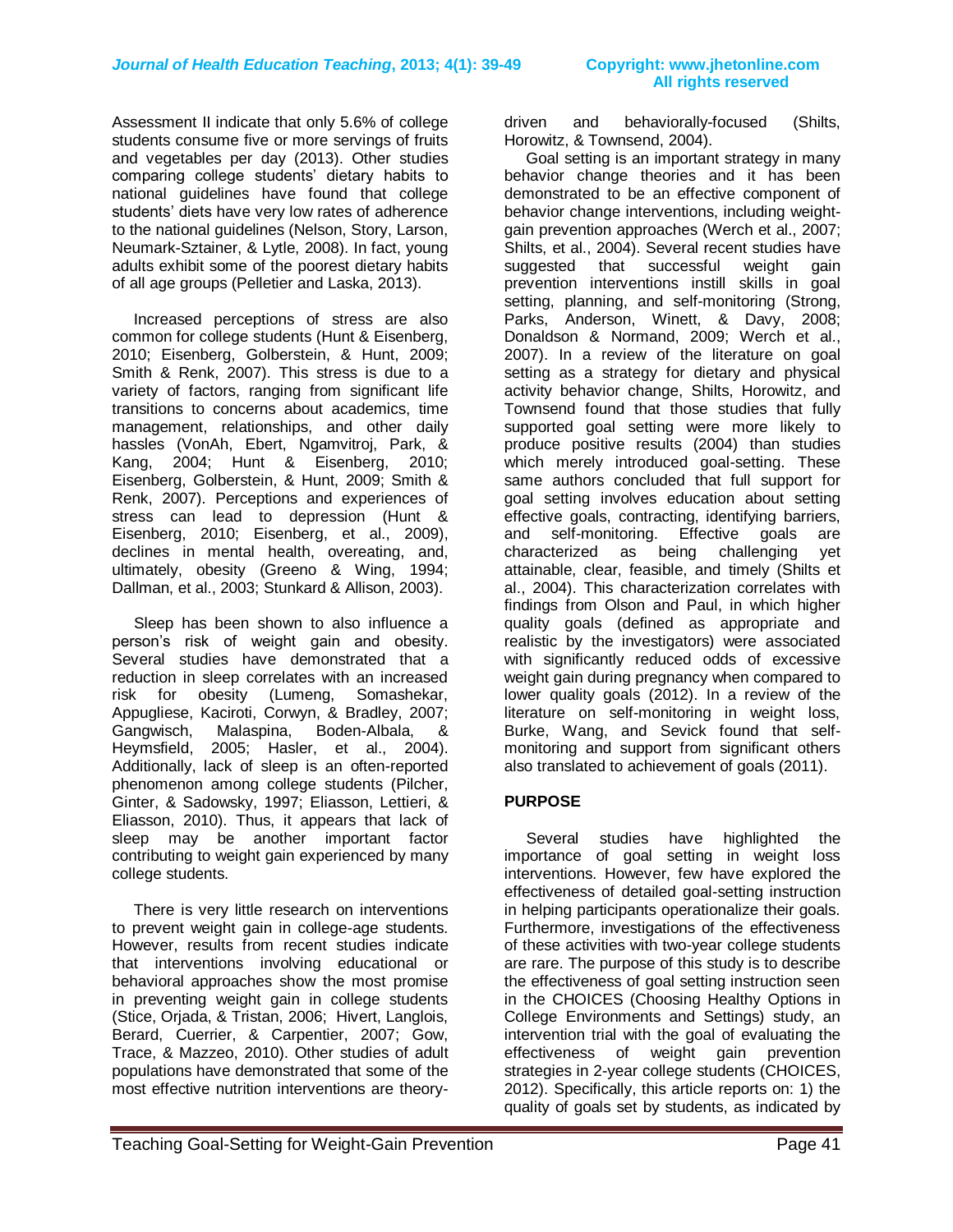a behavioral (rather than outcome) focus and adherence to the SMART (specific, measurable, attainable, realistic, time-based) criteria; 2) the sources of support and forms of support students reported as helpful in meeting their goals; and, 3) preferred methods for setting and tracking goals. Differences in goal setting activities and preferences noted among the types of behavior (stress, sleep, nutrition, physical activity) were also reviewed. Insights gained here will be valuable to educators, researchers, and practitioners.

#### **METHODS**

 The purpose of the CHOICES study is to develop and test innovative strategies to help prevent unhealthy weight gain among students attending 2-year community or technical colleges in a randomized controlled trial. CHOICES was funded by the National Heart, Lung and Blood Institute of the NIH and is one of seven trials participating in the EARLY (Early Adult Reduction of weight through LifestYle intervention) trials (NHLBI, 2010; www.earlytrials.org). The CHOICES study was approved by the Institutional Review Board at the University of Minnesota and informed consent was obtained for all participants. The CHOICES sample is composed of 441 students from three community colleges in the Minneapolis-St.Paul area; students were randomly assigned to either an intervention or control condition following baseline data collection. The primary outcome for the CHOICES study was change in body mass index at the end of a 24-month intervention period. This manuscript, however, focuses on instructional strategies utilized in the first four month intensive phase of the intervention.

 The CHOICES intervention is based on a social ecological model. Participants randomized into the intervention condition (n=224) participated in a 1-credit course, Sleep, Eat, and Exercise (SEE) (Kjolhaug, 2009) offered through their 2-year college that focused on eating, physical activity, sleep and stress management as ways to help maintain or achieve a healthy weight. Three course sections (online, face-toface, and hybrid) were offered to accommodate participants' scheduling needs and learning preferences, and participants were allowed to choose which section of the course they preferred. A web-based social network and support component was introduced as part of

this course and continues as the intervention channel for 20 months following completion of the 1-credit SEE course (CHOICES, 2012).

 A major focus of the semester-long college course was instruction in effective, high-quality goal setting, as this has been shown in other studies to be an important behavior change strategy (Olson & Paul, 2012; Burke, Wang, & Sevick, 2011). Specifically, SMART goal setting has been shown to be a key component in successful health behavior change interventions (Cannioto, 2010). SMART goals are characterized as specific, measurable, attainable, realistic, and time-based. All intervention participants were instructed in SMART goalsetting strategies for various health behaviors including: nutrition/dietary habits, physical activity, stress, and sleep. Participants in the hybrid and online sections of the class created their SMART goals as part of graded assignments in three domains: nutrition, physical activity, and sleep. In the face-to-face course sections, participants set SMART goals for nutrition, physical activity, sleep, and stress during an ungraded in-class activity. In the instruction on goal-setting, interventionists encouraged participants to set behavioral goals, rather than outcome goals. In addition to writing a SMART goal for each health behavior, participants were also prompted to state 1) an action plan for achieving their goal; 2) a support person who could help them achieve their goal, 3) the form of support they would like to receive (giving encouragement or reminders, performing a specific action, holding the participant accountable, or providing information); and 4) the form of monitoring they planned to use to track their goal (tracking in a notebook or journal, tracking on a calendar, or monitoring in some other way).

 Two coders were trained to evaluate the goals. Each student goal was reviewed carefully by the coders to determine: 1) whether the goal was behavioral or outcome-focused; 2) whether or not the goal met SMART criteria; 3) the preferred support person identified and how he or she could best support the student in achieving that goal; and 4) how the student planned to monitor or track goal progress. Ninety percent of the codes were evaluated independently by the coders, with random comparisons conducted to ensure uniformity in coding and minimal bias. Totals for each goal attribute were then calculated.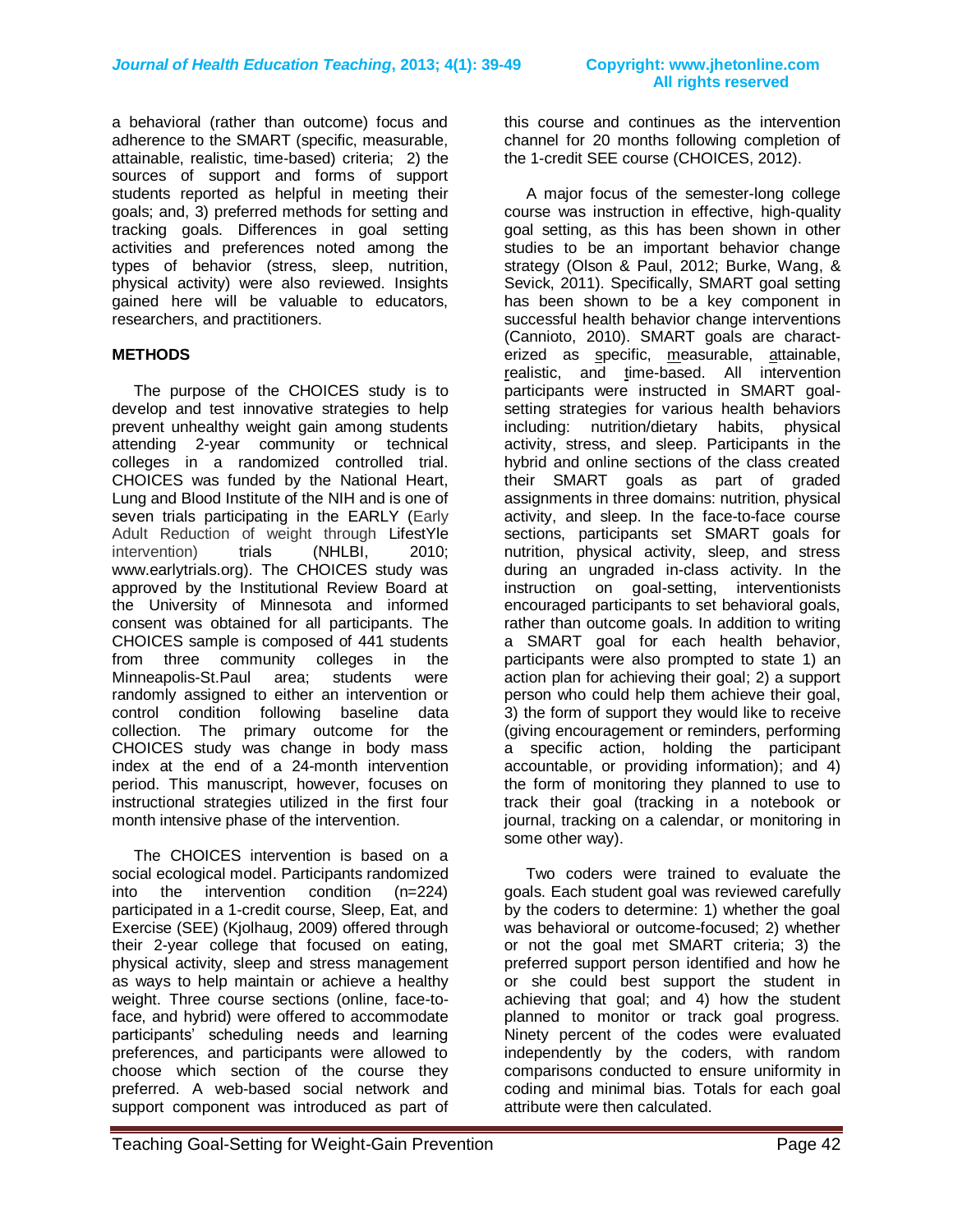# **All rights reserved**

#### **RESULTS**

The mean age of the CHOICES participants at baseline was 22.9 years. Approximately twothirds of the participants were female (67.0%). Seventy-six percent of the participants were white and 7.6% were Hispanic. Sixty-eight percent reported income of \$12,000 per year or less. The median BMI at baseline was 25.4. Slightly over half of the students were single (53.6%), and 55.4% lived with their parents. In terms of instructional preference, the online course was the most popular, chosen by one hundred nine participants (48.7%). Seventythree (32.6%) participants choose face-to-face instruction, while twenty (8.9%) enrolled in the hybrid course. Sixteen (7.1%) participants did not indicate a preference and were enrolled in an online section of the course.

A total of 418 goals were set by intervention participants during their coursework. Examples of participant goals are shown in TABLE 1. Overall,  $96.6\%$  (n = 405) were behavioral (rather than outcome-focused) and  $67.2\%$  (n = 281) met SMART criteria. The behavioral goal results were consistent across all behaviors (nutrition, sleep, physical activity, and stress), as 95% of nutrition goals, 98% of sleep goals, 98% of physical activity goals, and 94% of stress goals were determined to be behaviorally focused. There was more variability in the goals meeting SMART criteria when categorized by lifestyle behavior. While 83% of the activity goals and 76% of the sleep goals met SMART criteria, only 50% of the nutrition goals and 45% of the stress goals met SMART criteria (TABLE 2).

When goal characteristics were compared by type of instruction, some differences in achievement of SMART and behavioral criteria were noted. All of the courses resulted in high success in participants setting behavioral goals. All of the 34 goals (100%) set in the hybrid sections met behavioral criteria, while 191 of 200 goals (95.5%) set in the face-to-face sections met the criteria. Of 184 goals set in the online sections, 180 (97.8%) met behavioral criteria. In terms of goals meeting SMART criteria, the online instruction yielded the greatest compliance. One hundred forty-nine of 184 goals (81.0%) met SMART criteria in the online sections, while 25 of 34 goals (73.5%) met the criteria in the hybrid sections and 107 of 200 goals (53.5%) met the criteria in the face-toface instructional sections (TABLE 3).

 Most participants identified either a friend or roommate (47.5%) or a family member (53.5%) as their primary support person. These preferences were consistent across all behaviors. Twelve percent of participants did not specify a support person, while 4% chose their course instructor and 5% identified a person other than a friend, roommate, family member or course instructor, such as a co-worker (TABLE 4).

 Performing specific actions (providing help in meal preparation, exercising with the participant, etc.) was the most common form of support requested by participants (47.3%). A slightly lower percentage of participants (36.6%) desired reminders or encouragement. Being held accountable for working towards their goals was preferred by 18.8% of participants, while only 3% requested that their support persons provide information. Nineteen percent of participants did not specify what type of support they would like to receive. Preferences for type of support were fairly consistent across all four behaviors (TABLE 5).

 Preferred method of goal monitoring was fairly evenly split between tracking on calendars (50.5%) and tracking in a notebook or journal (55.5). Ten percent of participants indicated that they would like to use a form of technology (iPhone, online program, etc.) to track their goals. Interestingly, this preference was not prompted in the questions, but was nevertheless indicated by some participants. It should be noted that participants could choose to track their goals in multiple ways. Ten percent of participants did not indicate how they planned to monitor their goal progress.

#### **DISCUSSION**

Upon review of participant goals, plans for monitoring those goals, and the support they desired, it is possible to conclude that the efforts to teach SMART, behavioral goal-setting strategies were largely successful. Overall, most students grasped the concept of setting behavioral goals, rather than outcome goals. This was true across all types of goals (nutrition, sleep, physical activity, and stress). It is interesting to note, however, that the efforts to convey the intricacies of SMART goal-setting were not quite as successful. While a majority of the sleep and physical activity goals met SMART criteria, only 45% of the stress goals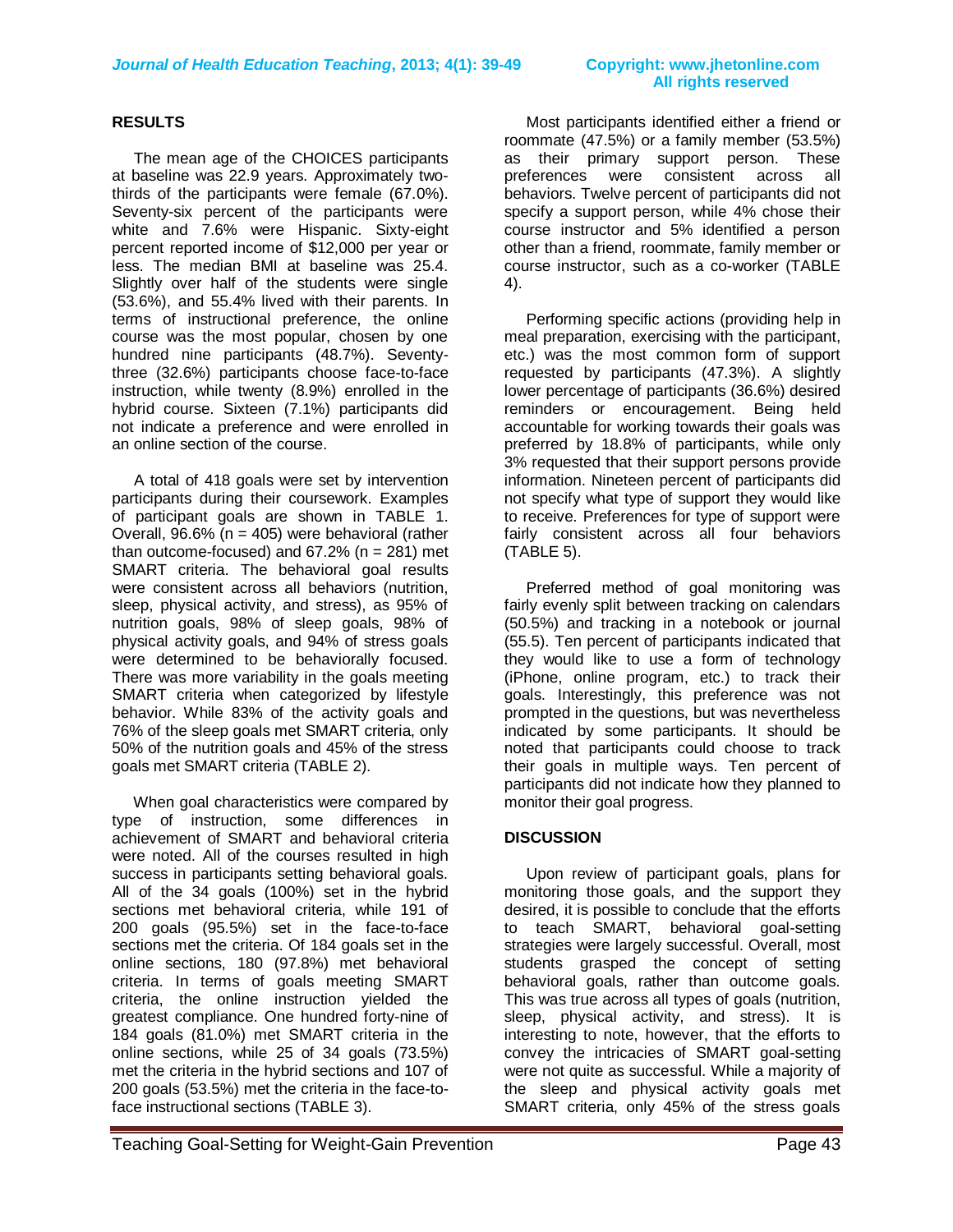and 50% of the nutrition goals met the criteria. There are possible explanations for this. It could be that nutrition and stress are more complex topics, with more confounding factors to consider, thus making SMART goal setting in these areas more challenging than in the areas of physical activity and sleep. Similarly, given that physical activity and sleep behaviors are more easily quantified than are aspects of nutrition habits and stress, setting SMART goals in these areas may have been more feasible for participants.

 When type of instruction (online, face-to-face, or hybrid) was considered, all appeared equally as effective in resulting in participants setting behavioral goals. The online course sections, however, resulted in a higher percentage of goals meeting SMART criteria, when compared to hybrid or face-to-face instruction. One explanation for this is that, in the online course, understanding of goal setting concepts was assessed by a required quiz and reflection on goal progress was incorporated into written assignments, whereas in the face-to-face sections, reflection was undertaken in the class discussions. Participants in the hybrid sections also took the quiz on goal-setting essentials, but were not required to complete the written reflections. Rather, the hybrid sections also engaged in in-class discussions for reflection on goal-setting. Given that classroom discussion in a face-to-face environment is naturally less prescribed and controlled, it could be that online participants benefited from receiving concrete messages about SMART goal setting from the pre-established lesson content and assignment instructions as well as more opportunity to monitor and reflect upon their goal progress. They also received more individualized feedback on the goals that they set because they submitted their goals for grading. It is also important to note that seventy-three percent of goals set by hybrid section participants met SMART criteria. Thus, it could be that the goalsetting quiz taken by both the online and hybrid section participants played a key role in promoting the success of setting SMART goals.

 Most participants indicated that either a friend, roommate, or family member would be an ideal support person. It is interesting to note that family members were most often cited as support persons for nutrition and sleep behaviors (62.3% and 58.2%, respectively), while friends and roommates were cited less

# **All rights reserved**

frequently for these behaviors (42.5% and 44.9%, respectively). It is possible that among two-year college students, family members have more influence on eating and sleeping behaviors than friends. This is understandable, given that many two-year students live at home with parents or a spouse/partner, rather than in campus or student housing.

 With regard to stress, family members were preferred support persons by only 40% of participants, while 50% of participants indicated they would seek support from a friend or roommate for stress issues. Perhaps friends or roommates of similar ages and interests are perceived as providing more understanding and help with stress. In terms of physical activity, family members and friends were identified as preferred support persons at fairly similar rates, 53.3% and 46.7%, respectively.

 For all behaviors, participants most often desired specific actions from support persons, as opposed to encouragement, reminders, or being held accountable. Reminders and encouragement were the second most common form of support requested across all behaviors. Interestingly, an average of 21.6% of participants did not indicate any type of support desired, even though they may have identified a support person. It is not clear why this occurred; it could be that some participants had difficulty conceptualizing exactly how they would prefer to be supported in their efforts to achieve various goals.

#### **CONCLUSIONS AND RECOMMENDATIONS**

The insights gained from the goal-setting activities of the CHOICES study could be very helpful in guiding future interventions that utilize goals to achieve health behavior change. CHOICES participants seemed to have a good grasp of the difference between behavioral and outcome-focused goals, but even with very guided instruction, many seemed to struggle with setting SMART goals. It may be that instruction needed to be even more clear and directive, or that participants needed more practice in SMART goal-setting, particularly in the face-to-face course sections. The results indicate that one or both of these instructional modifications may be needed to help people set achievable and realistic behavioral goals. It is recommended that, in order to better teach goalsetting, very clear and directed instruction be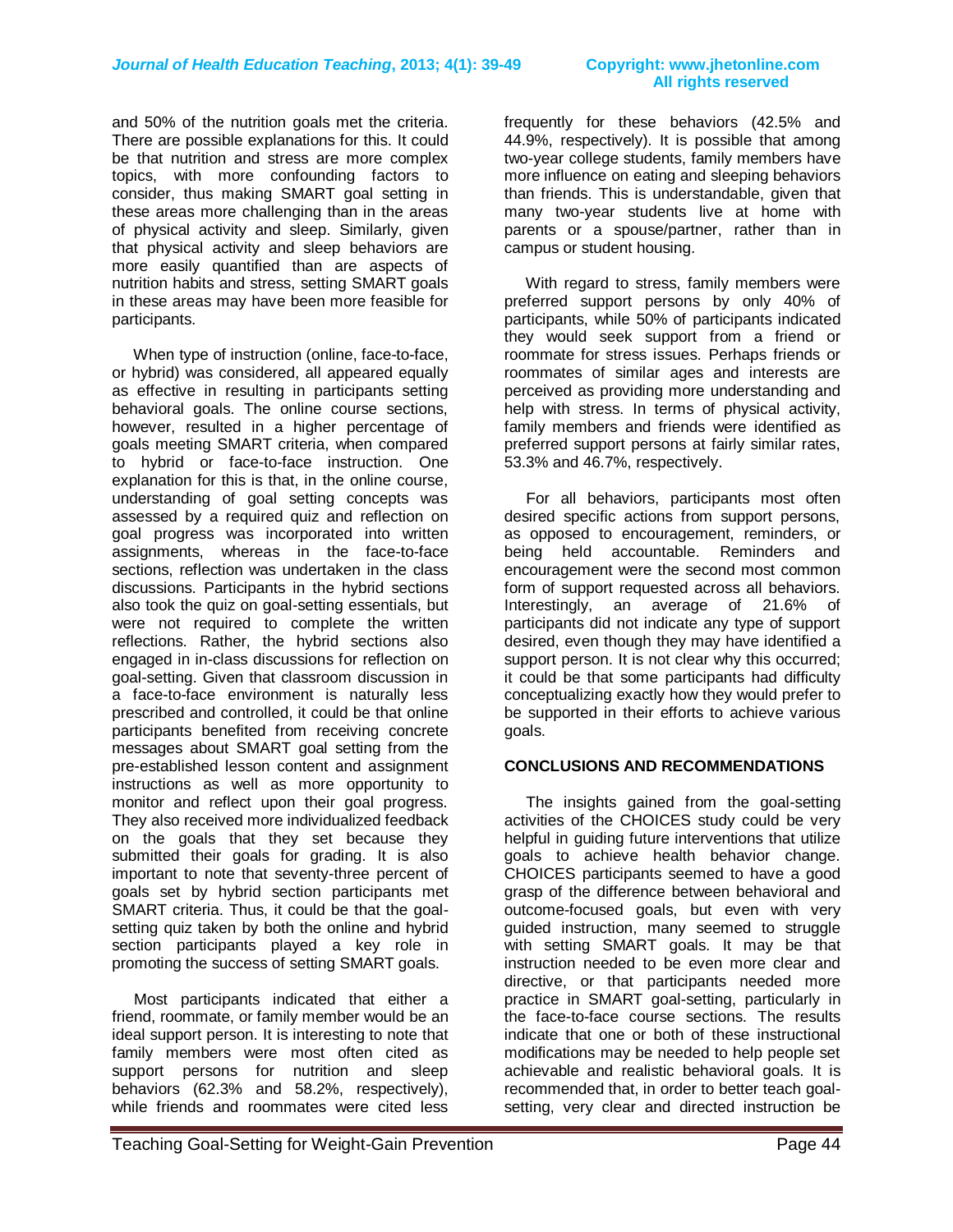provided in conjunction with multiple opportunities for goal-setting practice with feedback.

In our courses, participants were more likely to set high-quality SMART goals when the goals were part of a graded assignment. This may indicate that when participants perceive a goal involves some sort of "higher stakes" consequence (such as an association with graded work), they are more likely to attempt to set a goal meeting all SMART criteria. Participants were also more likely to set high-quality SMART goals if they were enrolled in the online sections of the course, where individualized feedback and reflection on goals were more assured. Future interventions should consider how to achieve this thoughtful approach to goal setting among participants. Perhaps linking the goals to meaningful incentives or discussing the importance and implications of goal achievement in explicit detail is warranted. Setting high-quality, realistic goals has been shown to facilitate higher levels of goal achievement (Olson & Paul, 2012; Burke, et al., 2011). It would be valuable to evaluate the use of SMART, behavioral goal-setting strategies in achievement of health goals across a variety of interventions, environments, and instructional methods with different populations and age groups. Perhaps providing more instruction on how social support can be useful in goal setting, as well as how the social environment can be a barrier would be warranted as well. Since 21.6% of our participants did not indicate the type of support desired, perhaps, as stated above, they could benefit from some training in these aspects of goal setting. Behavior change is difficult for many people; thus, identifying strategies that are more likely to yield success in goal achievement is imperative.

 These results also indicate that future researchers should look more closely at technology's role in providing support for and tracking of goals. Approximately ten percent of participants in this study indicated, with no prompting, that they would like to use some sort of technology (iPhones, social networking site, online tools, etc.) to track their goal progress. Given that applications for phones, computers, and other electronic devices are constantly evolving, this warrants further investigation as well. Identifying exactly how these devices can be utilized to help people more readily achieve

their goals will greatly benefit researchers, practitioners, and clients.

 The results from this intervention have yielded valuable insights regarding effective teaching of goal-setting for health behaviors. It appears that participants are more likely to set SMART behavioral goals when they are provided with detailed instruction in the goal-setting process and motivated by a meaningful incentive such as a grade. Additionally, they appear to be more successful in SMART goalsetting if given individualized feedback and opportunities for reflection. Practitioners and researchers should also consider strategies for incentivizing or motivating participants to set meaningful SMART goals. Finally, future research should investigate how technology can be used in goal monitoring, goal support, and even goal-setting instruction.

#### **REFERENCES**

American College Health Association (ACHA). (2013). American College Health Association-National College Health Assessment II: Reference Group Undergraduates Executive Summary Spring 2013. Hanover, MD: American College Health Association.

Burke, L., Wang, J., & Sevick, M.A. (2011). Selfmonitoring in weight loss: a systematic review of the literature. *Journal of the American Dietetics Association, 111*(1), 92-102.

Cannioto, R. (2010). Physical activity barriers, behaviors, and beliefs of overweight and obese working women: a preliminary analysis. *Women in Sport and Physical Activity Journal, 19*(1), 70- 85.

Choosing Healthy Options in College Environments and Settings (CHOICES). (2012). *Changing Habits: Helping college students make healthy choices to avoid unhealthy weight gain*. Retrieved from *[www.choicesstudy.com](http://www.choicesstudy.com/)* on August 5, 2012.

Dallman, M., Pecoraro, N., Akana, S., LaFleur, S., Gomez, F., Houshyar, M., et al. (2003). Chronic stress and obesity: A new view of "comfort food." *Proceedings from the National Academy of Science, 100*(20),11696-11701.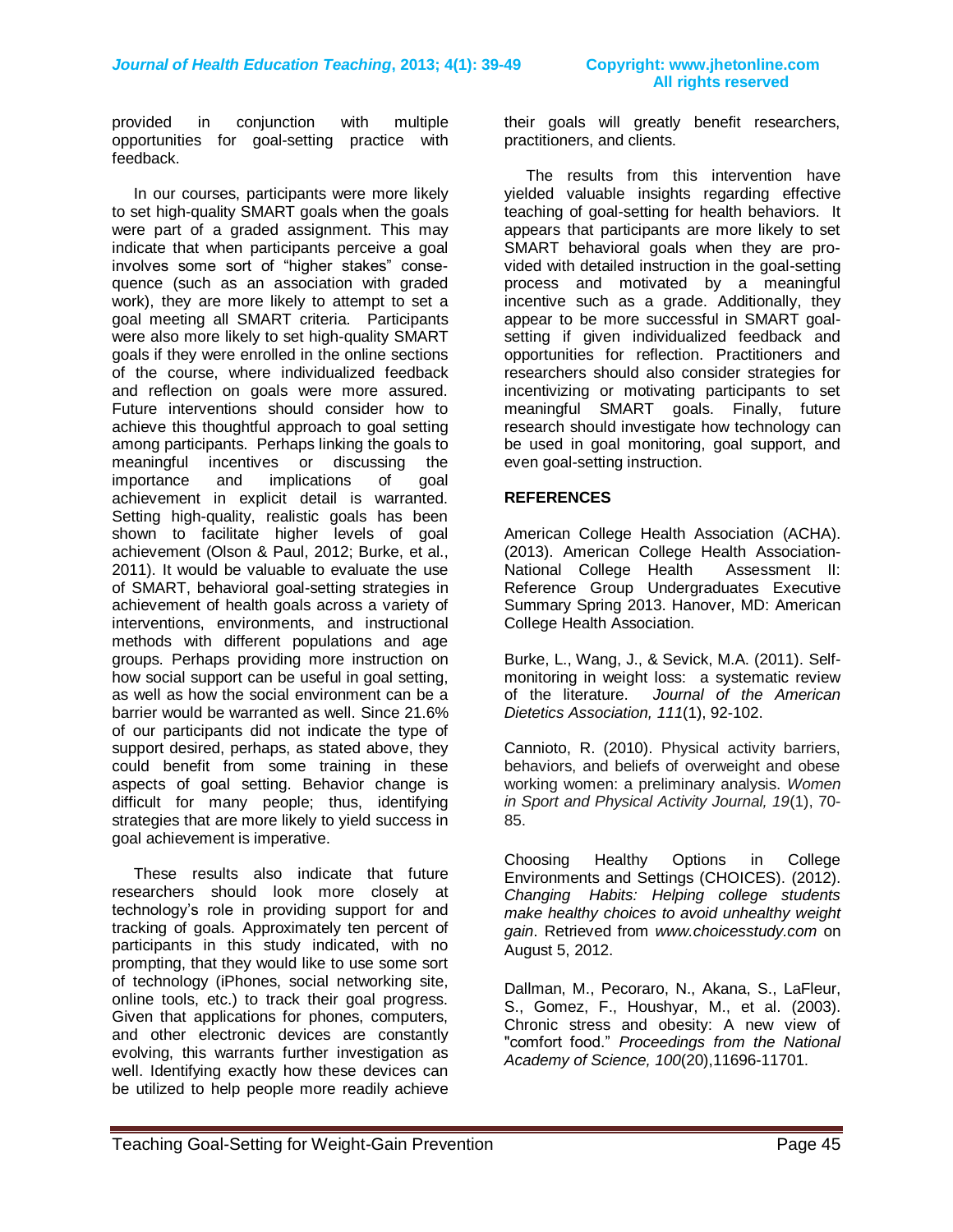Driskell, J., Kim, Y., & Goebel, K. (2005). Few differences found in the typical eating and physical activity habits of lower-level and upperlevel university students. *Journal of the American Dietetics Association, 105*(5), 798- 801.

Eisenberg, D., Golberstein, E., & Hunt, J. (2009) Mental health and academic success in college, *The B.E. Journal of Economic Analysis & Policy, 9*(1) (Contributions), Article 40.

Eliasson, A., Lettieri, C., & Eliasson, A. (2010). Early to bed, early to rise! Sleep habits and academic performance in college students. *Sleep and Breathing*, *14* (1), 71-75.

Flegal, K. M., Carroll, M. D., Kit, B. K., & Ogden, C. L. (2012). Prevalence of obesity and trends in the distribution of body mass index among US adults, 1999-2010. *Journal of the American Medical Association*, 307(5), 491-497.

Gangwisch, J., Malaspina, D., Boden-Albala, B., & Heymsfield, S. (2005). Inadequate sleep as a risk factor for obesity: analyses of the NHANES I. *Sleep, 28*(10),1289-1296.

Gordon-Larsen P., Adair L., Nelson M., & Popkin B. (2004). Five-year obesity incidence in the transition period between adolescence and adulthood: the National Longitudinal Study of Adolescent Health. *American Journal of Clinical Nutrition, 80*(3), 569-575.

Gow, R., Trace, S., & Mazzeo, S. (2010). Preventing weight gain in first year college students: an online intervention to prevent the "freshman fifteen." *Eating Behaviors, 11*, 33-39.

Greeno, C., & Wing, R. (1994). Stress-induced eating. *Psychological Bulletin, 115*(3), 444-464.

Hasler, G., Buysse, D., Klaghofer, R., Gamma, A., Ajdacic, V., Eich, D., et al. (2004). The association between short sleep duration and obesity in young adults: a 13-year prospective study. *Sleep, 27*(4), 661-666.

Hivert, M., Langlois, M., Berard, P., Cuerrier, J., & Carpentier, A. (2007). Prevention of weight gain in young adults through a seminar-based intervention program. *International Journal of Obesity, 31*(8), 1262-1269.

Hunt, J., & Eisenberg, D. (2010). Mental health problems and help-seeking behavior among college students: a narrative review. *Journal of Adolescent Health, 46*(1), 3-10.

Kjolhaug, J. (2009). *Sleep, Eat and Exercise.* Rothenberger Institute, University of Minnesota.

Laska, M., Pasch, K., Lust K., Story M., & Ehlinger E. (2011). The differential prevalence of obesity and related behaviors in two- versus four-year colleges. *Obesity, 19,* 453-456.

Lumeng, L., Somashekar, D., Appugliese, D., Kaciroti, N., Corwyn, R., & Bradley, R. (2007). Shorter sleep duration is associated with increased risk for being overweight at ages 9 to 12 years. *Pediatrics,120*, 1020-1029.

National Heart, Lung, and Blood Institute. (2010). Trials use technology to help young adults achieve healthy weights. In National Heart, Lung, and Blood Institute Press Releases. Retrieved July 30, 2012, from *http://www.nhlbi.nih.gov/news/pressreleases/2010/trials-use-technology-to-helpyoung-adults-achieve-healthy-weights.html.*

Nelson, M., Story, M., Larson, N., Neumark-Sztainer, D., Lytle, L. (2008). Emerging adulthood and college-aged youth: an overlooked age for weight-related behavior change. *Obesity*, 16, 2205-2211.

Nelson, T., Gortmaker, S., Subramanian, S., Cheung, L., & Weschler, H. (2007). Disparities in overweight and obesity among US college students*. American Journal of Health Behavior, 31*(4), 363-373.

Ogden, C. L., Carroll, M. D., Kit, B. K., & Flegal, K. M. (2012). Prevalence of obesity and trends in body mass index among US children and adolescents, 1999-2010.*Journal of the American Medical Association*, 307(5), 483-490.

Olson, C., & Paul, K. (2012, May). *Moving beyond "counts" to assess engagement with interventions in process evaluation.* Poster presented at the annual meeting of the International Society for Behavioral Nutrition and Physical Activity, Austin, TX.

Pelletier, J., & Laska, M. (2013). Campus food and beverage purchases are associated with indicators of diet quality in college students living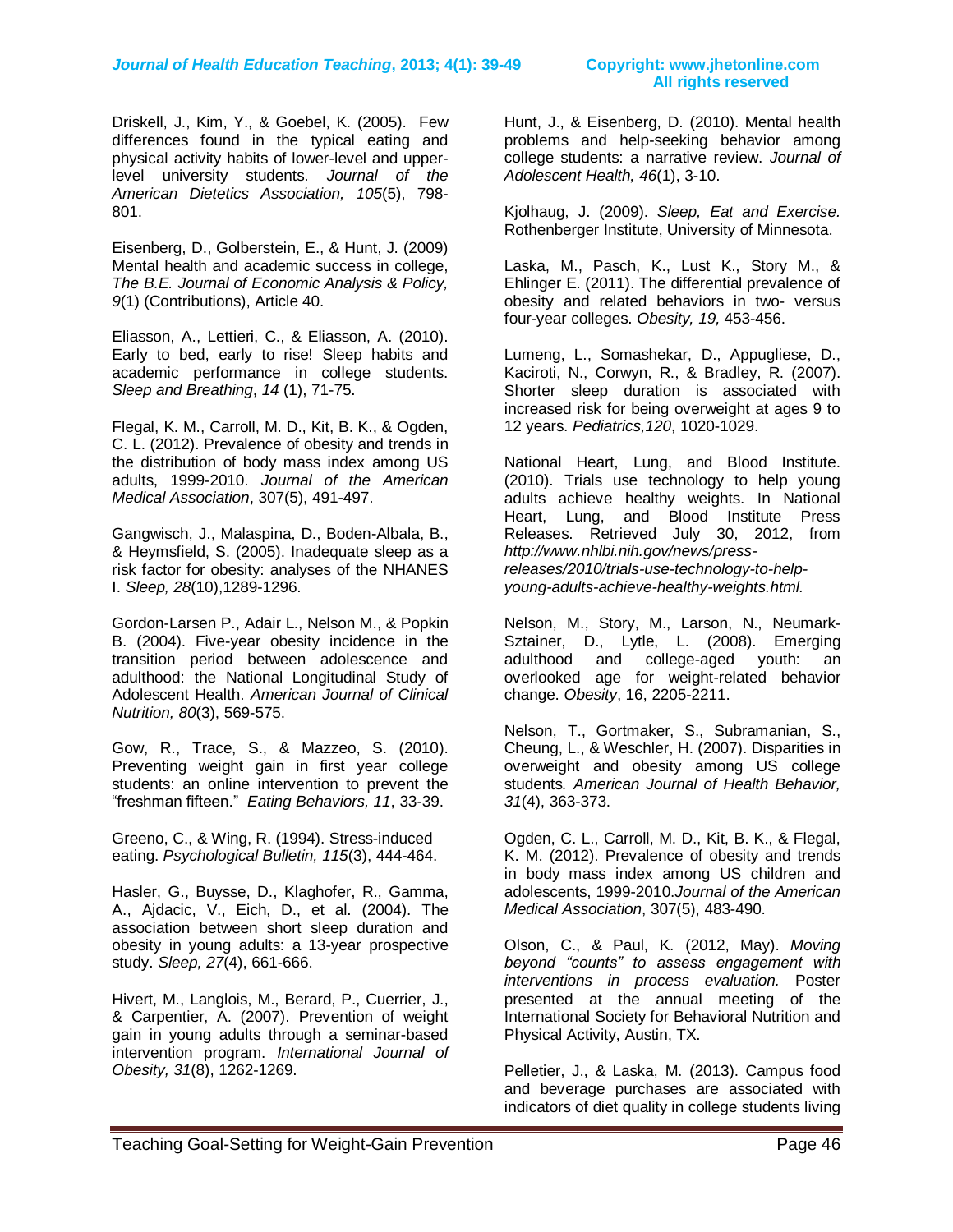# **All rights reserved**

off campus. *American Journal of Health Promotion*, (28)2, 80-87.

Pilcher, J., Ginter, D., & Sadowsky, B. (1997). Sleep quality versus sleep quantity: Relationships between sleep and measures of health, well being and sleepiness in college students. *Journal of Psychosomatic Research, 42*(6), 583-596.

Robinson, W., Keyes, K., Utz, R., Martin, C., & Yang, Y. (2012). Birth cohort effects among USborn adults born in the 1980s: foreshadowing future trends in US obesity prevalence. *International Journal of Obesity, (*2012*),* 1-7.

Shilts, M., Horowitz, M., & Townsend, M. (2004). Goal setting as a strategy for dietary and physical activity behavior change: a review of the literature*. American Journal of Health Promotion,* 19(2), 81-93.

Smith, T., & Renk, K. (2007). Predictors of academic-related stress in college students: an examination of coping, social support, parenting, and anxiety. *Journal of Student Affairs Research and Practice, 44*(3), 2007.

Stice, E., Orjada, K., & Tristan, J. (2006). Trial of psychoeducational eating disturbance intervention for college women: a replication and extension. *International Journal of Eating Disorders, 39*, 233-239.

Strong, K., Parks, S., Anderson, E., Winett, R., & Davy, B. (2008). Weight gain prevention: identifying theory-based for health behavior change in young adults. *Journal of the American Dietetic Association*, *108*(10), 1708-1715.

Stunkard, A., & Allison, K. (2003). Two forms of disordered eating in obesity: binge eating and night eating. *International Journal of Obesity & Related Metabolic Disorders, 27*(1),1-12.

VonAh, D., Ebert, S., Ngamvitroj, A., Park, N., & Kang, D. (2004). Predictors of health behaviors in college students. *Journal of Advanced Nursing, 48*(5), 463-474.

Werch, C., Bian, H., Moore, M., Ames, S., DiClemente, C., & Weiler, R. (2007). Brief multiple behavior interventions in a college student health care clinic. *Journal of Adolescent Health, 41*, 577-585.

#### **TABLE 1: Examples of SMART, non-SMART goals**

| <b>SMART</b> goal examples                                                                         |  |  |  |  |
|----------------------------------------------------------------------------------------------------|--|--|--|--|
| Do $3 - 5$ minutes of stretching when I wake up in the morning.                                    |  |  |  |  |
| Do my homework in between my classes on Monday, Wednesday, and Friday.                             |  |  |  |  |
| Do a 20-minute pilates video in the morning, 3 times per week.                                     |  |  |  |  |
| Maintain a more consistent sleep schedule to achieve about the same amount of sleep (8 hours) each |  |  |  |  |
| night.                                                                                             |  |  |  |  |
|                                                                                                    |  |  |  |  |
| Non-SMART goal examples                                                                            |  |  |  |  |
| Eat more vegetables.                                                                               |  |  |  |  |
| Try to get a little more sleep on the weekends.                                                    |  |  |  |  |
| Go to the gym.                                                                                     |  |  |  |  |
| Keep my negative thoughts to a minimum.                                                            |  |  |  |  |
|                                                                                                    |  |  |  |  |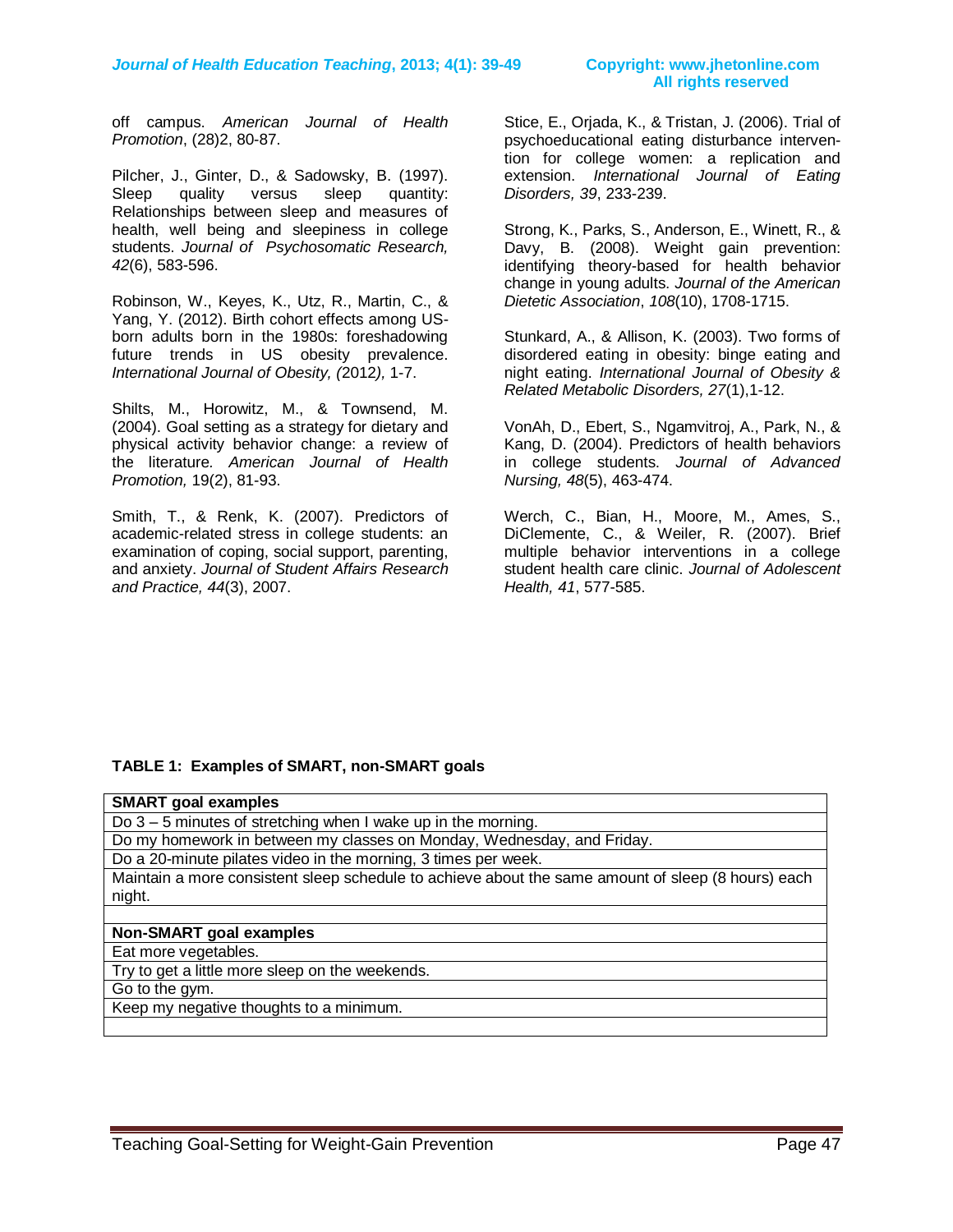| Tvpe of Goal            | % SMART            | % Behavioral       |
|-------------------------|--------------------|--------------------|
| Nutrition ( $n = 118$ ) | $50.9\%$ (n = 60)  | $94.9\%$ (n = 112) |
| Sleep $(n = 117)$       | $76.1\%$ (n = 89)  | $98.3\%$ (n = 115) |
| Activity ( $n = 132$ )  | $82.6\%$ (n = 109) | $98.5\%$ (n = 130) |
| Stress ( $n = 51$ )     | $45.1\%$ (n = 23)  | $94.1\%$ (n = 48)  |

#### **TABLE 2: Goals Meeting SMART and Behavioral Criteria by Type of Goal**

#### **TABLE 3: Goals Meeting SMART and Behavioral Criteria by Type of Instruction**

| <b>Type of Instruction</b> | % SMART            | % Behavioral       |
|----------------------------|--------------------|--------------------|
| Hybrid $(n = 34)$          | $73.5\%$ (n = 25)  | 100% (n = 34)      |
| Face-to-Face $(n = 200)$   | $53.5\%$ (n = 107) | $95.5\%$ (n = 191) |
| Online (n = 184)           | $81.0\%$ (n = 149) | $97.8\%$ (n = 180) |

**TABLE 4: Preferred Support Persons by Type of Goal\***

| Type of<br>Goal               | <b>Support Person</b> |               |                   |       |             |  |
|-------------------------------|-----------------------|---------------|-------------------|-------|-------------|--|
|                               | Friend /<br>Roommate  | <b>Family</b> | <b>Instructor</b> | Other | <b>None</b> |  |
| <b>Nutrition</b><br>$N = 118$ | 42.5%                 | 62.3%         | 4.8%              | 6.6%  | 10.2%       |  |
| <b>Sleep</b><br>$N = 117$     | 44.9%                 | 58.2%         | 5.1%              | 1.0%  | 16.2%       |  |
| <b>Activity</b><br>$N = 132$  | 53.3%                 | 46.7%         | 3.3%              | 6.6%  | 7.6%        |  |
| <b>Stress</b><br>N - 51       | 50.0%                 | 40.0%         | 7.5%              | 5.0%  | 21.6%       |  |

\* Participants could specify more than one support person and form of support for each goal